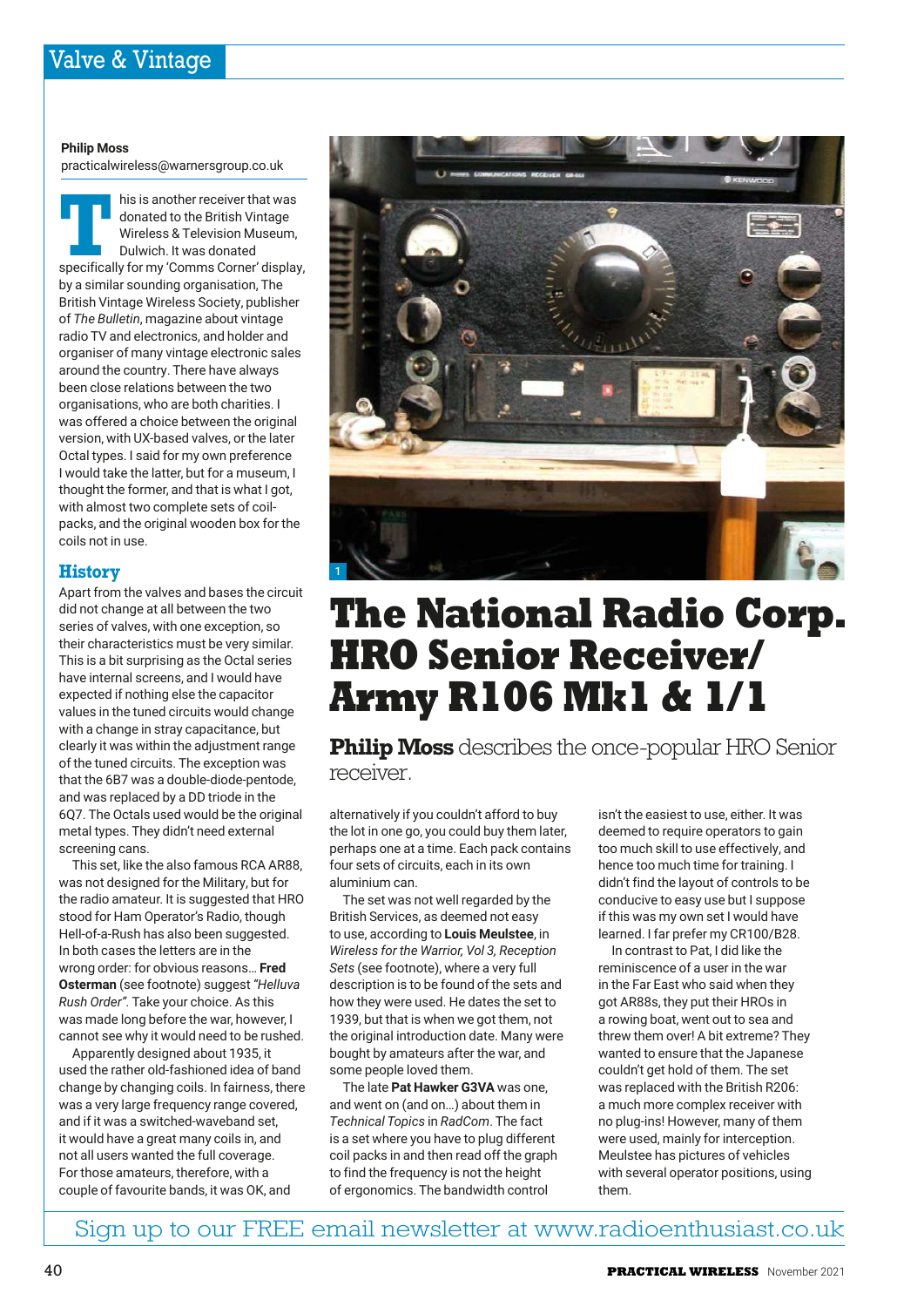# Valve & Vintage

**Photo 1: The set in situ. Photo 2: Top view. Photo 3: Bottom view. Photo 4: The coil packs.**

## **Description**

The set is in two parts, apart from the coils. The main set, and a separate PSU. It does not ordinarily contain an output transformer. Why set makers, professional or domestic, liked running HT and anode around, and not putting the output transformer with the valve, I don't know. The original PSU is known as a 'dog kennel' because of its shape with a 'roof' sloping up to a flat section, instead of a simple rectangular box. This set came with no PSU, and I had to build one for it, which I built as two separate supplies in one box to run an R1155 (see *PW* August 2021). Sets supplied to the UK didn't come with a PSU. They were made here in a straightforward rectangular box.

The set follows (almost) conventional lines apart from the plug-ins. For a station main receiver, it has two RF amplifier pentodes, a pentode mixer, a separate local oscillator, two IF amplifiers, doublediode-triode or pentode for audio detection, AF signal amplification, and AGC detection, followed by a power pentode output valve. There is a beat frequency oscillator (BFO) for CW operation, and the PSU contains a fullwave rectifier and transformer for AC mains only, the other PSUs are vibrator types. Why did I say almost conventional? Because they have done what I frequently comment on other sets not doing where a separate local oscillator (LO) is used: they have used a pentode mixer, not a polygrid. Cheaper, simpler, lower noise and higher gain. It also means the spares kit needed one less valve type. The two pentodes are 6C6 (6J7), the straight ones or 6D6 (6K7) the variable mu types. I have given the Octal equivalents in the brackets. The straight ones are the two oscillators: LO and BFO. The DDP/DDT is a 6B7 (6Q7), and the output valve is a 42 (6V6).

The power supplies were model 697 for 115/230V AC, 50/60Hz giving 240V DC at 70mA and consuming 70W. The 686 PSU was for 6V DC and the 1286 for 12V. They only consumed 38W but things are not quite the same, as the HT was only 165V at 45mA. The rectifier in the mains pack was a 6X5, but sometimes a 0Z4, requiring no heater power.

The manual tells us that to attain essentially flat sensitivity across the frequency range of each band,



which intrinsically changes as the L/C (inductance/capacitance) ratio changes, a high-inductance primary is used in the inter-valve RF transformers, leading to the opposite, which is then compensated for by having a small top-coupling capacitor between primary and secondary. This however is not shown on the circuit diagrams.

3

To get the tuning knob in the centre of the front-panel, and also to have the coil-pack central, an unusual tuning capacitor was needed with a gearbox in the middle between the two pairs of variable capacitors where the shaft from the knob entered. The mixer anode circuit contains the crystal filter circuit. This is quite a complex arrangement. The crystal has a variable phasing control on the front panel. This capacitor has a short in one end of its travel to switch the crystal out, thus leaving the bandwidth to be determined by the selectivity of the IF transformers alone. When used, however, the circuit is balanced against a pre-set capacitor in a push-pull circuit, formed of an untapped secondary winding on the first IF transformer, but balanced to earth by two capacitors. Adjusting the phasing control gives variable bandwidth to the IF

# Read more radio news and reviews at www.radioenthusiast.co.uk/news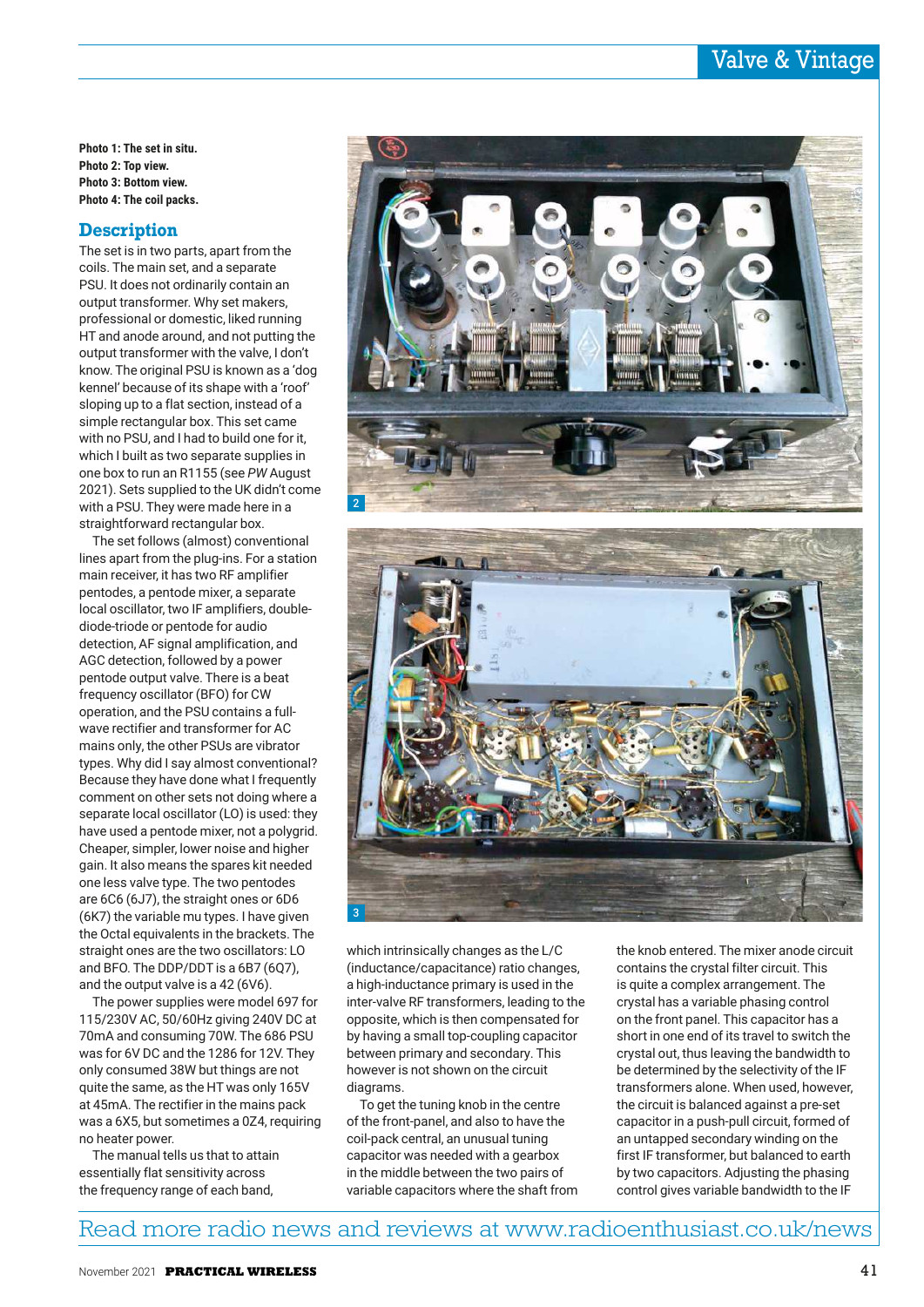# Valve & Vintage

response and the ability to peak it either side of the nominal IF, which is 465kc/s. The combined output from the two joined phases then goes to an autotransformer, which is tuned and steps up the voltage and impedance into the grid of the first IF amplifier.

The slope of the filter is poor, stated by Meulstee as only 5dB/kc/s. The attainable bandwidth is between 2500 and 200c/s. The second and third IF transformers are conventional with no switched coupling. All the bandwidth variability is in that first transformer. The coupling to the detector diodes is only on the secondary of the transformer, not the more typical approach of taking the AVC feed from the anode via a small capacitor, thus reducing loading on the tuned circuits. The audio then goes to a pentode in the UX- series valve, or triode in the Octal valve, then to a conventional output stage. For headphone operation, the output valve isn't used, drive being taken from the preamplifier. Not stated in the manual is that if running on battery power, the output valve can therefore just be unplugged.

Both the LO and BFO circuits use a Hartley oscillator running between cathode and control grid, the output taken from the cathode in the case of the LO. Thus, there is little load on the tuned circuit. The BFO uses the same configuration except that the output is taken from an untuned anode connection. The BFO on/off switch is coupled to the BFO pitch tuning capacitor. Another switch allows the meter to be switched off. Why is unclear. I suspect that with the BFO on and manual control of HF gain, the meter was overloaded. It is stated in the manual that AVC must be off when the BFO is on, or the set is deaf. This is typical though. The BFO signal adds to the received signal and is therefore detected by the AVC diode.

## **The Coils**

Not so simple! Some coils were designed with the radio amateur particularly in mind, and could be adjusted to bandspread (BS) the amateur bands, by simply moving screws within the coil-pack - no adjustment was needed. There are two windows on the front with graphs of frequency versus dial read-out, one for standard and one for the BS setting. There is a B+ switch (HT), and that must be off when changing coils. The antenna terminals float for balanced input, but there is a link installed for earthing one side for unbalanced input. Coverage is as shown in **Table 1**.

The J packs were therefore for non-



amateur use, generally, and were simpler and therefore cheaper. The set covers an unusually wide HF range if the user had all the coils. As is often the case, the MW broadcast band is not ideally covered as in an all-in-one coil-pack, and neither is LW, but then the Americans didn't use it. The dial has 500 divisions. There is a marker at the top, and a window through which a number can be seen, plus the marks around the edge give a very fine read-out of the setting. The re-setting accuracy is good.

The set has a lidded top, and unusually the heaters are not earthed one side, but balanced to chassis by resistors. While this is good practice at audio for hum reduction, it is rare in RF practice. It has the disadvantage of increasing the likelihood of instability due to RF being transmitted along the heater wiring and indeed the heaters at the first IF amplifier and the BFO have RF bypass capacitors to chassis from one side.

#### **Variants**

As with many sets there was more than one version. The set here is a table-top set, the HRO-5A1, but a rack version was also made being sold as the plain HRO. The -C was the HRO, 697 PSU (AC mains) and SPC coil storage rack all in one tabletop unit. There was also the cheaper HRO Junior, which omitted the meter and crystal filter, nor were bandspread coils available.

The company loved their unique tuning dial and made other latter models using it too. Examples include HRO-7 of 1947/49, HRO-50 of 49/50, HRO-60 of 52/54, by now using miniature glass valves in the front-end but still using, I assume, cheaper Octals for the IF amplifiers onwards. Even the very much more modern looking HRO-500 used a similar dial: but now in brushed aluminium. The last two sets were dual-conversion.

The company, which became defunct from about 1971, started in 1914 as the National Toy Company. It made toys and 'parts' the nature of which was not specified, but we may assume mechanical and electrical, which would easily lead into radio at that time. In 1916 they changed name to reflect the change in business to The National Company Inc. Their heyday was in the War, as with so many companies, producing all the radios they could for the Allied war effort.

An extremely memorable post-war set was the FRR-24. It was in four 19in racks, each about 300lb in weight, and was for triple diversity point-topoint communications. It is extremely scarce, as are those with the space to accommodate it!

#### **Work**

The set had already been re-capped, but the soldering was awful in places and leads left long.

The original 4-pin UX plug that the

Sign up to our FREE email newsletter at www.radioenthusiast.co.uk